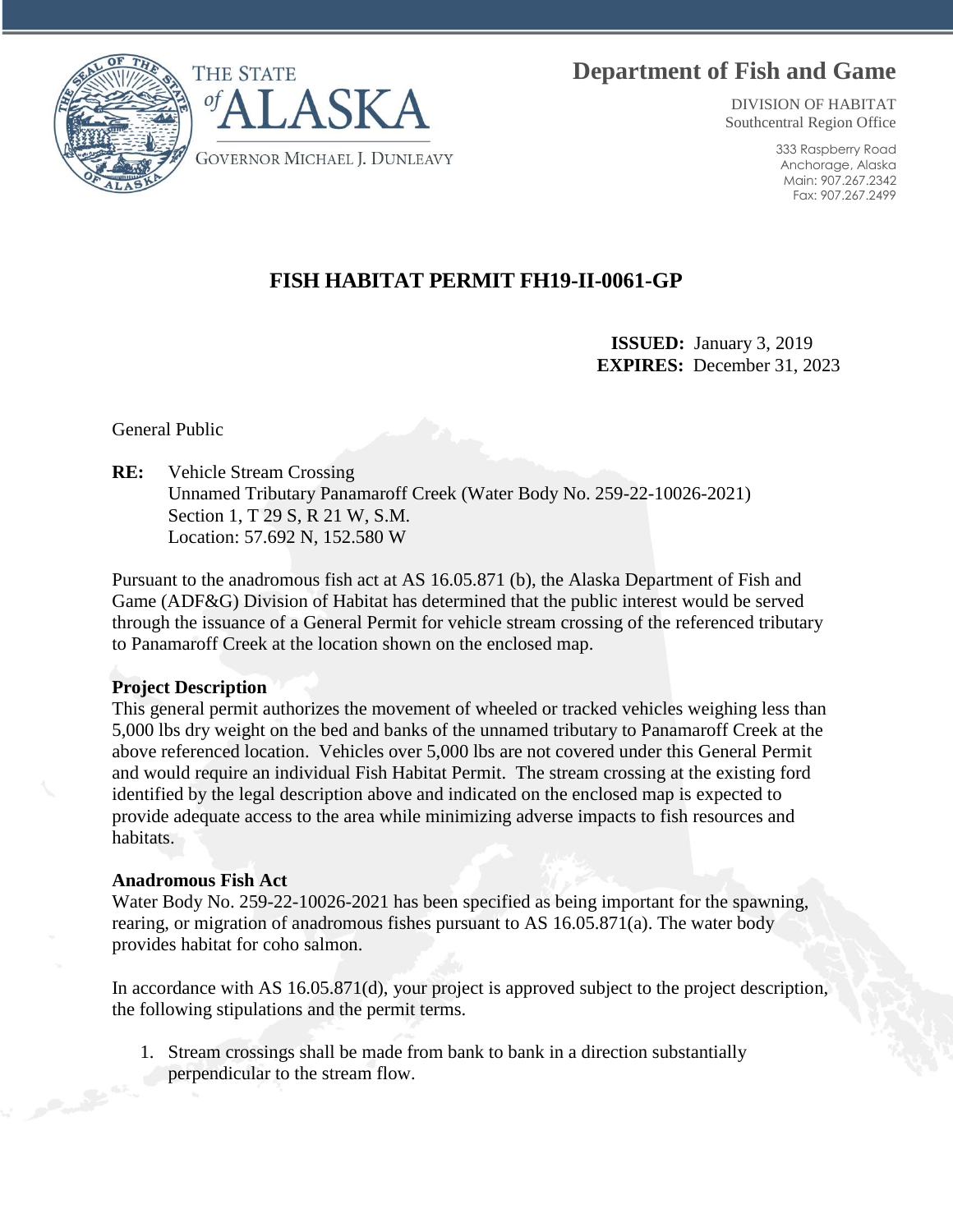- 2. Stream crossings shall be made only at locations with gradually sloping banks. There shall be no crossings at locations with sheer or cut banks.
- 3. Streambanks and streambeds shall not be altered or disturbed in any way to facilitate crossings.
- 4. Vehicles shall not be parked in open water. Parking below ordinary high water is authorized only on frozen surfaces or exposed gravel bars.
- 5. Vehicles shall not be refueled or serviced below ordinary high water. Vehicles leaking oil or other hazardous substances are prohibited from crossing the creek.

#### **Permit Terms**

This letter constitutes a permit issued under the authority of AS 16.05.871 and must be retained on site during project activities. Please be advised that this determination applies only to activities regulated by the Division of Habitat; other agencies also may have jurisdiction under their respective authorities. This determination does not relieve you of your responsibility to secure other permits; state, federal, or local. You are still required to comply with all other applicable laws.

You are responsible for the actions of contractors, agents, or other persons who perform work to accomplish the approved project. For any activity that significantly deviates from the approved plan, you shall notify the Division of Habitat and obtain written approval in the form of a permit amendment before beginning the activity. Any action that increases the project's overall scope or that negates, alters, or minimizes the intent or effectiveness of any provision contained in this permit will be deemed a significant deviation from the approved plan. The final determination as to the significance of any deviation and the need for a permit amendment is the responsibility of the Division of Habitat. Therefore, we recommend you consult the Division of Habitat immediately before considering any deviation from the approved plan.

You shall give an authorized representative of the state free and unobstructed access to the permit site, at safe and reasonable times, for the purpose of inspecting or monitoring compliance with any provision of this permit. You shall furnish whatever assistance and information the authorized representative reasonably requires for monitoring and inspection purposes.

In addition to the penalties provided by law, this permit may be terminated or revoked for failure to comply with its provisions or failure to comply with applicable statutes and regulations. You shall mitigate any adverse effect upon fish or wildlife, their habitats, or any restriction or interference with public use that the commissioner determines was a direct result of your failure to comply with this permit or any applicable law.

You shall indemnify, save harmless, and defend the department, its agents, and its employees from any and all claims, actions, or liabilities for injuries or damages sustained by any person or property arising directly or indirectly from permitted activities or your performance under this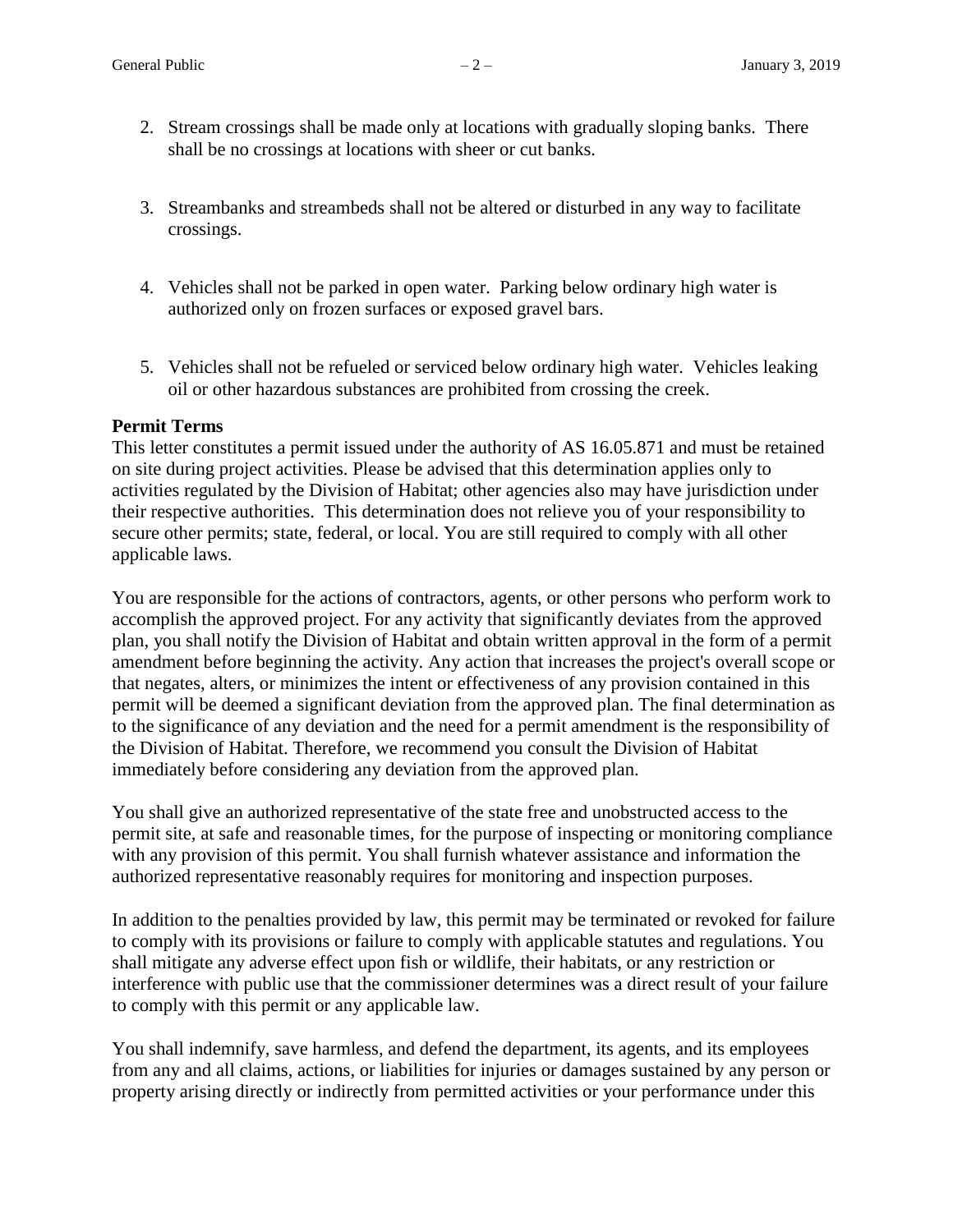permit. However, this provision has no effect if, and only if, the sole proximate cause of the injury is the department's negligence.

You may appeal this permit decision relating to AS 16.05.871 in accordance with the provisions of AS 44.62.330-630.

Please direct questions about this permit to Habitat Biologist Will Frost at 267-2813 or emailed to william.frost@alaska.gov.

Sincerely, Doug Vincent-Lang Acting Commissioner

Benkort  $12<sup>m</sup>$ 

By Ron Benkert Southcentral Regional Supervisor

Enclosures: Stream Crossing Map

cc: AWT, Kodiak

Email cc: A. Ott, ADF&G

N. Svoboda, ADF&G T. Hansen, ADF&G T. Polum, ADF&G K. Schaberg, ADF&G J. Rypkema, ADEC C. Larson, ADNR M. Slife, KIB USACE, Regulatory Branch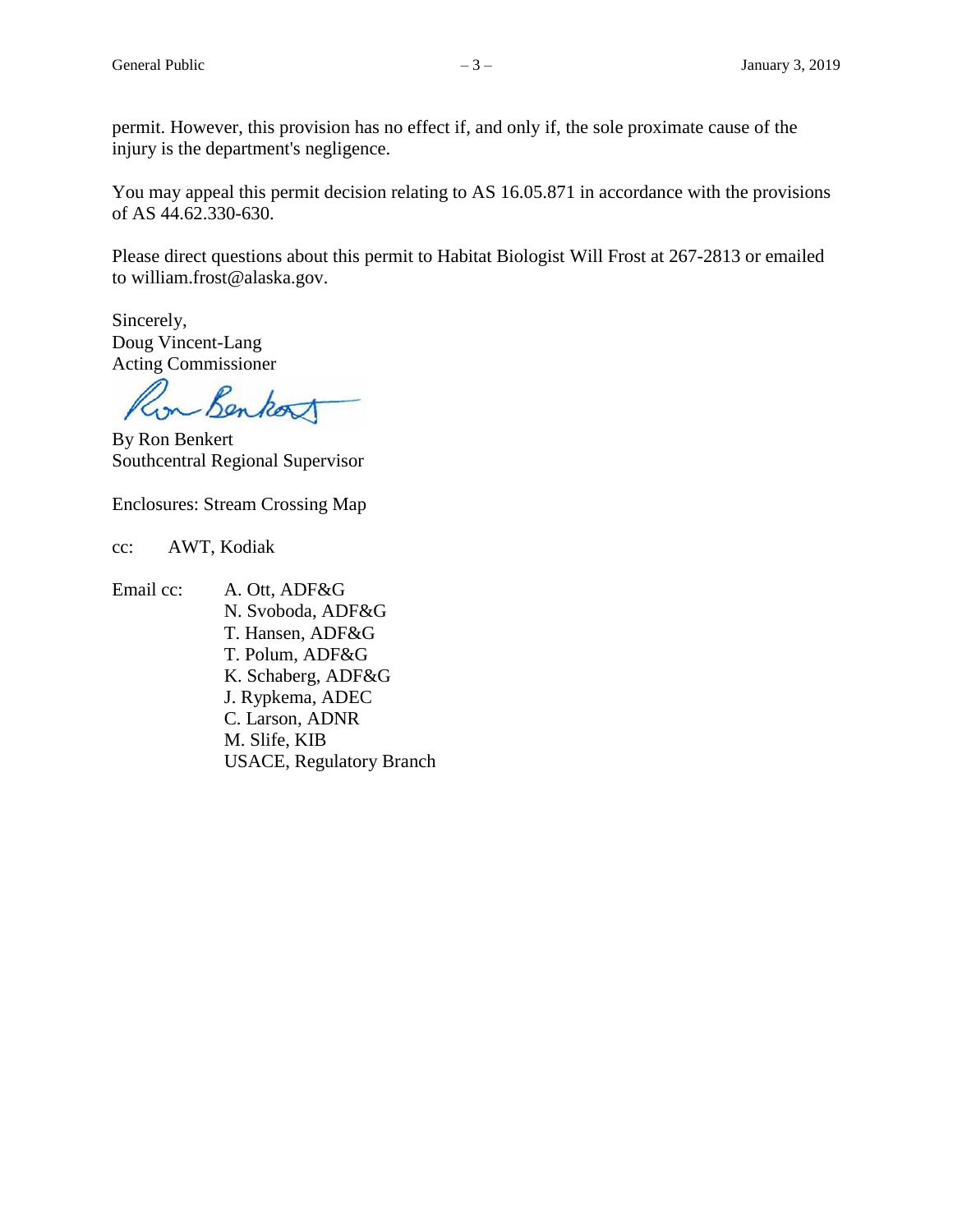#### **FISH HABITAT PERMIT FH19-II-0061-GP**

#### **APPROVED STREAM CROSSING – MAP**

Unnamed Tributary Panamaroff Creek – Water Body No. 259-22-10026-2021 **1** Section 1, T 29 S, R. 21 W, S.M.

Location: 57.692 N, 152.580 W

Map notes: There is one approved ford of anadromous fish bearing water within the area shown on this map, as noted by the legal description above and depicted on the map. The crossing is authorized only within 20 feet of the centerline of a traditional ford crossing at the referenced location. You are advised to contact the Kodiak ATV Club or the appropriate land management agency concerning the location of approved trails or other restrictions on vehicle use on lands managed by those agencies. Vehicle stream crossings of other specified anadromous fish bearing waters, or other locations are not authorized, except by individual permit or other General Permits.